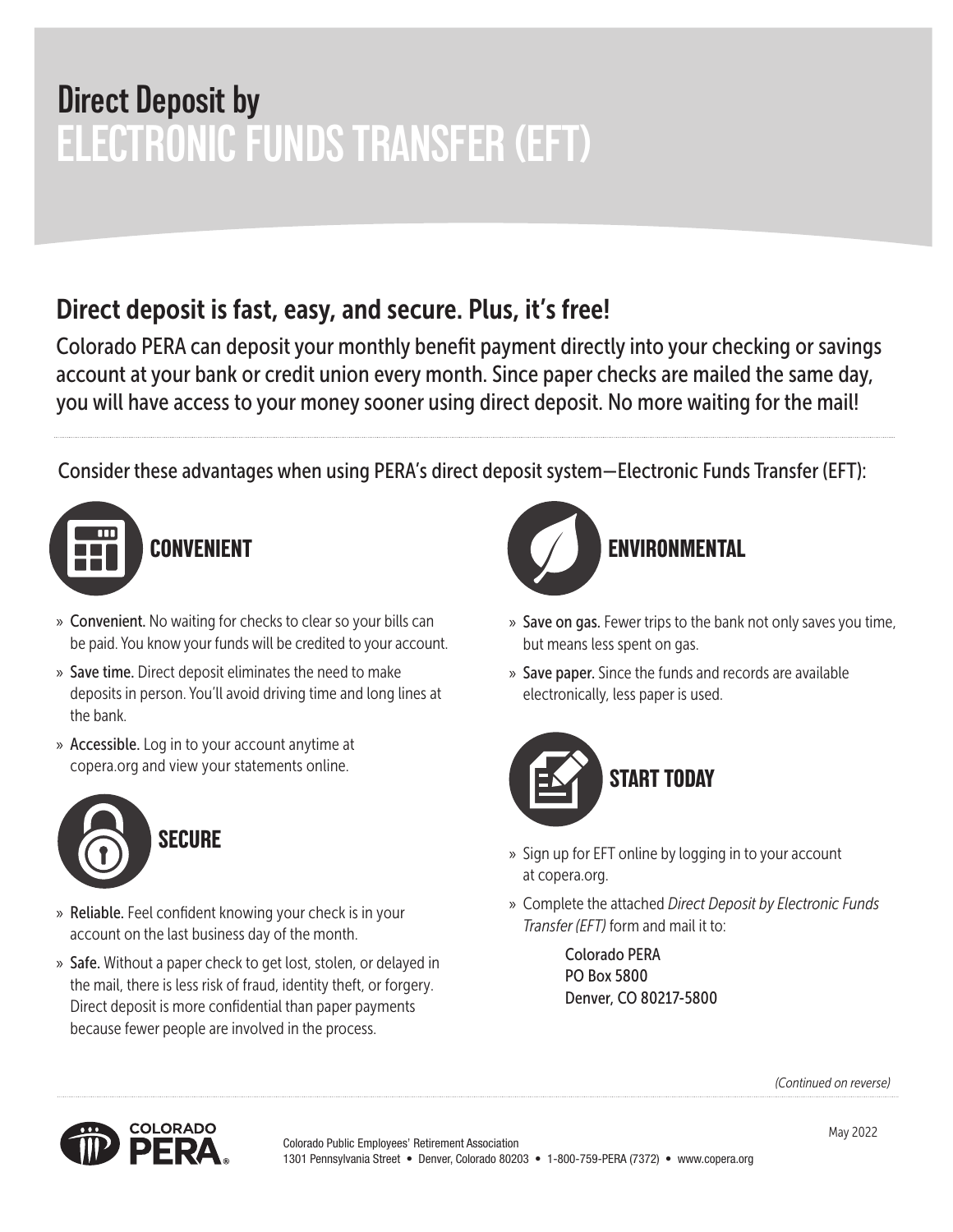### **FREQUENTLY ASKED QUESTIONS ABOUT EFT**

#### Q. Where can my monthly benefit be deposited?

 PERA will deposit your monthly benefit payment into a personal checking or savings account on which your name appears at your bank or credit union. PERA will not deposit to a trust, managed fund, brokerage account, foreign institution, or any institution that is not part of the Federal Reserve.

#### Q. How do I start EFT?

 Complete the *Direct Deposit by Electronic Funds Transfer (EFT)* form. Requests for EFT received at PERA by the 15th of the month will be effective for that month. Your financial institution can help you complete the form, if necessary.

#### Q. How do I make changes?

 If your bank or account number changes, complete a new copy of the attached form either online at copera.org or completing the attached paper form and mailing it to PERA. You may call PERA to request the form, print it from copera.org, or complete the form online via your PERA account using your User ID and password.

#### Q. How do I cancel my direct deposit?

 To cancel your direct deposit, notify PERA in writing and include your signature. Any future changes must be received at PERA by the 15th of the month to be effective for that month. Except in cases of fraud or theft, it is best that you leave the former EFT account open until you confirm that your benefit is being deposited in the new account.

#### Q. When will my deposit be credited?

 Your monthly benefit payment will be deposited into your account on the last business day of the month.

#### Q. Will I receive a statement?

 Using your user ID and password, you can view and print statements online via your PERA account.

## **FORM INSTRUCTIONS**

Complete the attached form if you are a benefit recipient and want to have your monthly benefit payment deposited to a checking or savings account on which you are the account holder.

- » A benefit recipient includes PERA and DPS benefit structure retirees, survivors, or disability retirees.
- » Use the "Other" field in the "Apply Changes to These Accounts" section if you are using this form for an Alternate Payee or Senior Judge account.
- » If you need help with your banking information, your financial institution can complete and sign the "Option B" section on the last page.

#### Complete online

- 1. Log in to your account at copera.org.
- 2. Click "Update My Direct Deposit Info" on the sidebar navigation and follow the prompts.
- 3. Updates submitted by the 15th of the month will be effective for that month.

#### Complete by form

1. Detach and fax your completed form to 303-863-3727 or mail it to:

Colorado PERA PO Box 5800 Denver, CO 80217-5800

2. A correctly completed *Direct Deposit by Electronic Funds Transfer (EFT)* form received at PERA by the 15th of the month will be effective for that month.

#### **Questions?**

- » Visit PERA's website at copera.org
- » Email PERA through the PERA website; click on the "Contact Us" link
- » Call PERA at 1-800-759-7372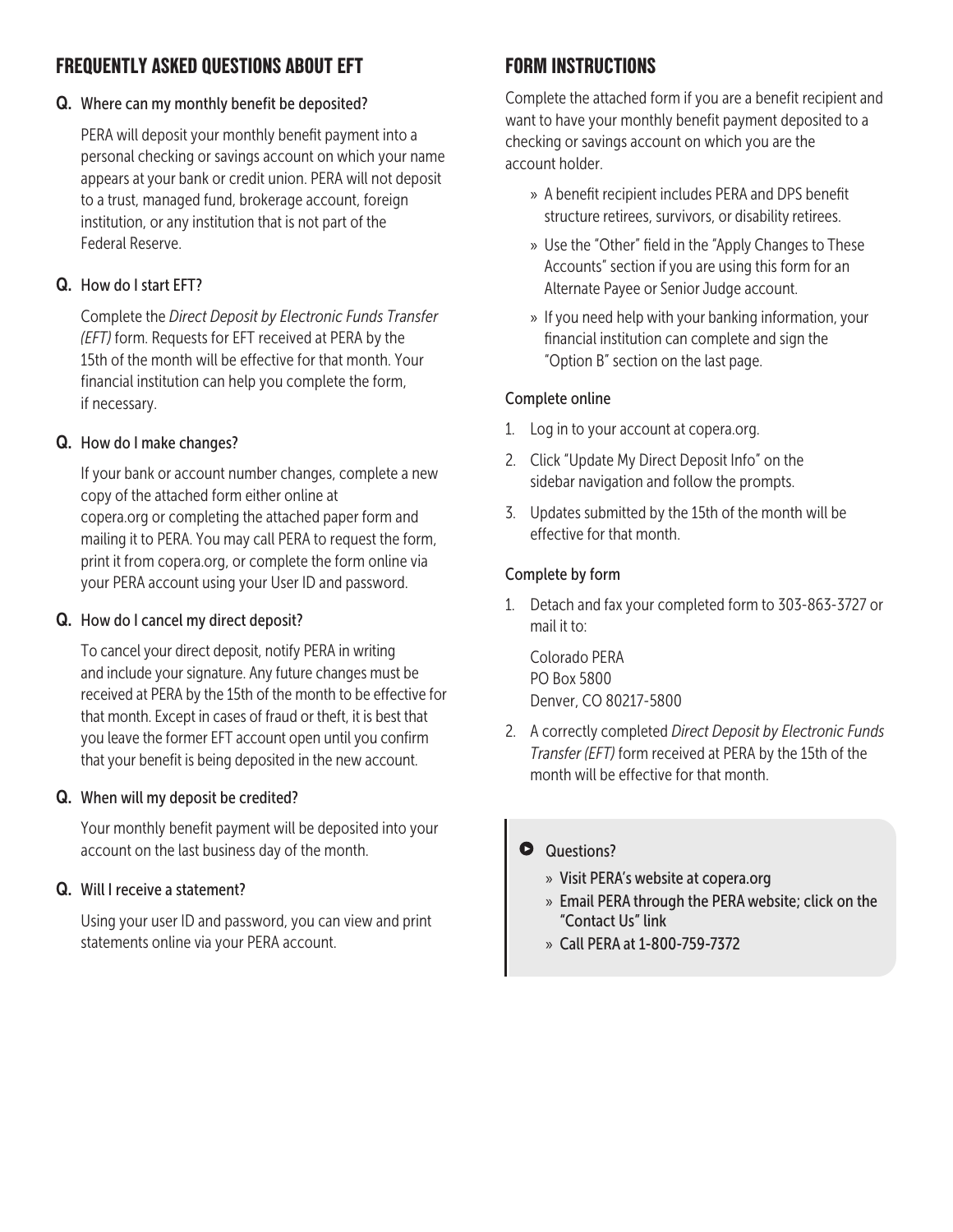| MI                                                                                                                                                                                                                                                                                                                                                                                                                                                                                                                                                                                                                                                                                                                                                                                                                                                                                                                                                                                                                                                                                                                                                                                                                                                                         |
|----------------------------------------------------------------------------------------------------------------------------------------------------------------------------------------------------------------------------------------------------------------------------------------------------------------------------------------------------------------------------------------------------------------------------------------------------------------------------------------------------------------------------------------------------------------------------------------------------------------------------------------------------------------------------------------------------------------------------------------------------------------------------------------------------------------------------------------------------------------------------------------------------------------------------------------------------------------------------------------------------------------------------------------------------------------------------------------------------------------------------------------------------------------------------------------------------------------------------------------------------------------------------|
| ZIP Code                                                                                                                                                                                                                                                                                                                                                                                                                                                                                                                                                                                                                                                                                                                                                                                                                                                                                                                                                                                                                                                                                                                                                                                                                                                                   |
|                                                                                                                                                                                                                                                                                                                                                                                                                                                                                                                                                                                                                                                                                                                                                                                                                                                                                                                                                                                                                                                                                                                                                                                                                                                                            |
|                                                                                                                                                                                                                                                                                                                                                                                                                                                                                                                                                                                                                                                                                                                                                                                                                                                                                                                                                                                                                                                                                                                                                                                                                                                                            |
|                                                                                                                                                                                                                                                                                                                                                                                                                                                                                                                                                                                                                                                                                                                                                                                                                                                                                                                                                                                                                                                                                                                                                                                                                                                                            |
| □ Retirement □ Cobeneficiary/Survivor □ Other: ________________________________<br>□ Retirement □ Cobeneficiary/Survivor □ Other: _________________________________                                                                                                                                                                                                                                                                                                                                                                                                                                                                                                                                                                                                                                                                                                                                                                                                                                                                                                                                                                                                                                                                                                        |
|                                                                                                                                                                                                                                                                                                                                                                                                                                                                                                                                                                                                                                                                                                                                                                                                                                                                                                                                                                                                                                                                                                                                                                                                                                                                            |
| I authorize my financial institution to provide PERA with any and all information needed to initiate or modify the direct deposit of my<br>monthly benefit payment. Such information may include, but is not limited to, the name on the account, the account number, and the<br>routing number. I understand that a photocopy of this authorization shall be as valid as the original and any information obtained by<br>PERA will be used for the sole purpose of initiating or modifying the electronic transfer of my monthly benefit payments.<br>I understand that PERA will make deposits to a personal checking or savings account on which I am the account holder, but not to a<br>trust, managed fund, brokerage account, foreign institution, or any institution that is not part of the Federal Reserve. If PERA determines<br>that this account is invalid due to the account holder or account type, I understand PERA must immediately discontinue deposit to the<br>account. Furthermore, I understand I may cancel this authorization at any time by notifying PERA in writing, and that such change will<br>become effective after PERA receives the notification and has a reasonable opportunity to act on it. Any future changes must be received at |
|                                                                                                                                                                                                                                                                                                                                                                                                                                                                                                                                                                                                                                                                                                                                                                                                                                                                                                                                                                                                                                                                                                                                                                                                                                                                            |
|                                                                                                                                                                                                                                                                                                                                                                                                                                                                                                                                                                                                                                                                                                                                                                                                                                                                                                                                                                                                                                                                                                                                                                                                                                                                            |
| Please use tape (do not staple or glue) to attach a check here that contains your preprinted name and address. Write the word                                                                                                                                                                                                                                                                                                                                                                                                                                                                                                                                                                                                                                                                                                                                                                                                                                                                                                                                                                                                                                                                                                                                              |
|                                                                                                                                                                                                                                                                                                                                                                                                                                                                                                                                                                                                                                                                                                                                                                                                                                                                                                                                                                                                                                                                                                                                                                                                                                                                            |
|                                                                                                                                                                                                                                                                                                                                                                                                                                                                                                                                                                                                                                                                                                                                                                                                                                                                                                                                                                                                                                                                                                                                                                                                                                                                            |

1025

00000000000: 0000000000:

**MEMO**